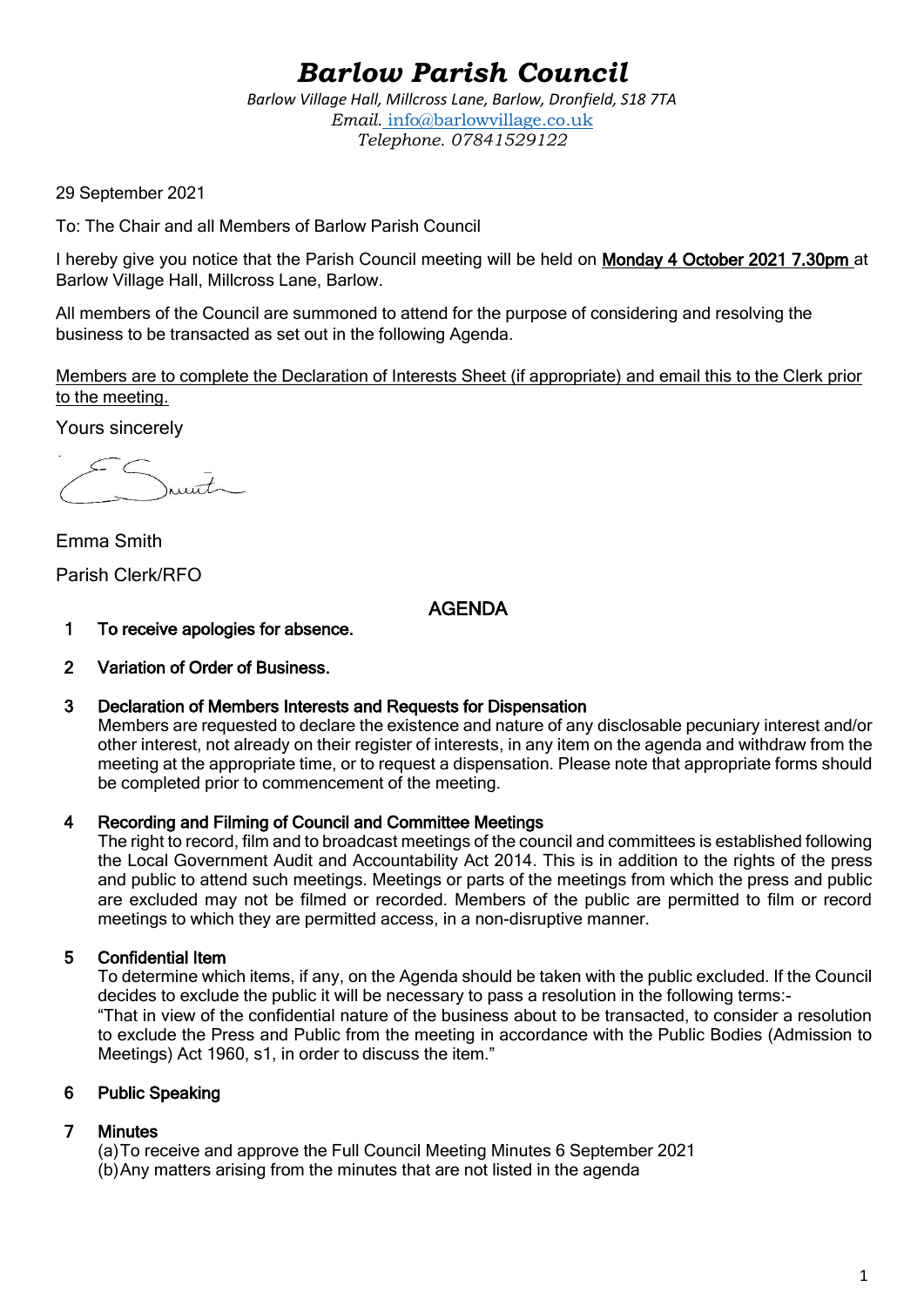# 8 Planning Matters

- (a) To consider applications/appeals received from the Planning Authority and to submit comments. Please view online before the meeting at [https://planapps-online.ne-derbyshire.gov.uk/online](https://planapps-online.ne-derbyshire.gov.uk/online-applications/)[applications/](https://planapps-online.ne-derbyshire.gov.uk/online-applications/)
	- NED 21/01059/FLH Application for balcony, driveway south, and removal of a rear window to the west (revised scheme of 21/00309/FLH) at 47 Valley Road, Barlow
	- NED 21/01101/FL Construction of covered oak pergola to front of public house and awning to the brewery (revised scheme of 19/01007/FL/ Conservation Area/ Affecting setting of a listed building) at The Peacock at Barlow, Hackney Lane, Barlow
	- NED 21/00944/LDC Lawful Certificate for existing use as a Café at Lakeside Café Fishing Ponds, Keepers Lane, Barlow
	- NED 21/00979/FLH Application for a single storey side extension to provide ground floor living with bathroom facility at 29 Springfield Road, Barlow
- (b) To note Planning Decisions
	- NED 21/00580/FLH Construction of shed to front at Solitaire, Millcross Lane, Barlow Conditionally Approved – 6 September 2021
	- NED 21/00705/LDC Application for a certificate of lawful development for proposed single storey side extension, 2 Storey rear extension, detached outbuilding to rear of dwelling house and conversion of outbuildings to ancillary uses at Barlow Croft, Barlow Lees Lane, Barlow - Certificate Issued – 7 September 2021
	- NED 21/00128/FLH Rear single storey extension and log burning flue (Amended Plan) (Amended Title) at Bluebell Woods Cottage, Barlow Lees Lane, Barlow - *Conditionally* Approved – 31 August 2021
- (c) To discuss any other planning matters, appeals, etc
	- Nothing to report

#### 9 District Councillor Report – Cllr Bentley Strafford-Stephenson

- 10 County Councillor Report Cllr Angelique Foster
- 11 Police Liaison Officer/Crime Report August 2021

#### 12 To note the Parish Clerks Report and correspondence received

- (a) Parish Councillor vacancy has been advertised no applications have been received
- (b) DALC September 2021 Newsletter discuss Local Council Award Scheme
- (c) NEDDC Taxi licencing policy consultation 2021 circulated to Councillors
- (d) DALC 75th AGM 19 October 2021 and Annual Report for 2020/21
- (e) Armed Forces Celebration Event 3 October 2021 at Dronfield Sports Centre
- (f) NEDDC Leaders Parish Update 1 September 2021
- (g) NEDDC Leaders Parish Update 24 September 2021 New Video Format
- (h) Mods Lane Footpath Update

# 13 Finance Report

- (a) To approve the Bank Reconciliation for September 2021
- (b) To approve the BACS/ Cheque payments for October 2021 meeting (Appendix 1)
- (c) To approve insurance renewal

# 14 To discuss the parking and turning space on Springfield Road

#### 15 Village Hall/ Recreational Ground Issues and actions required:

- (a) To note Village Hall Monthly Inspection Report carried out September 2021
- (c) To confirm Councillors inspecting the Village Hall in October 2021
- (d) To confirm Councillors weekly inspection of the play area
- (e) To approve purchase of rubber matting for grip on entrance to the field
- (f) Open Day 25 September 2021
- (g) Christmas Workshop event
- (h) User Group meeting notes 20 September 2021
- (i) Quote for hedge cutting work
- (j) Wet pour options for fine cracks in the play area